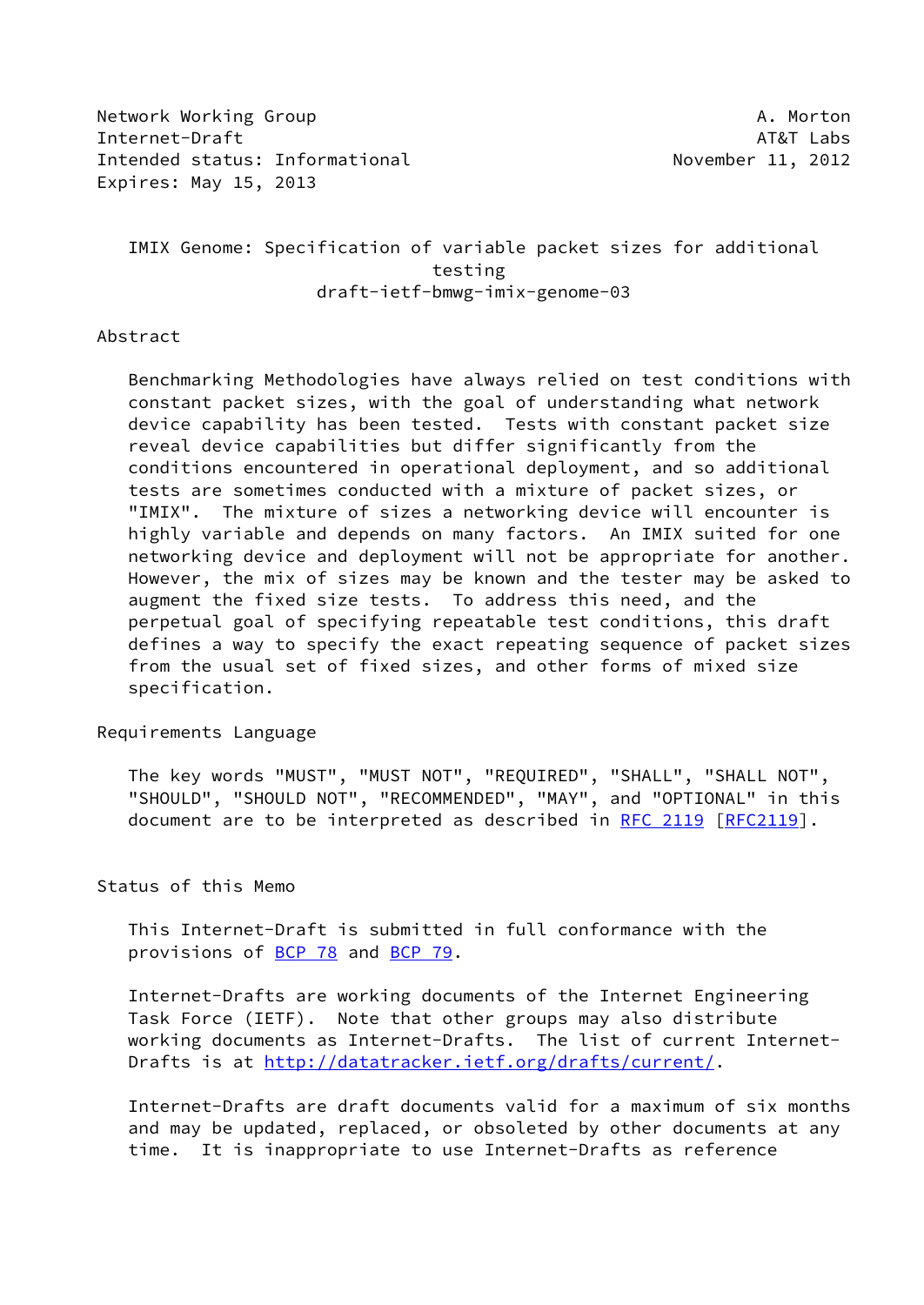Internet-Draft IMIX Genome November 2012

material or to cite them other than as "work in progress."

This Internet-Draft will expire on May 15, 2013.

Copyright Notice

 Copyright (c) 2012 IETF Trust and the persons identified as the document authors. All rights reserved.

This document is subject to **[BCP 78](https://datatracker.ietf.org/doc/pdf/bcp78)** and the IETF Trust's Legal Provisions Relating to IETF Documents [\(http://trustee.ietf.org/license-info](http://trustee.ietf.org/license-info)) in effect on the date of publication of this document. Please review these documents carefully, as they describe your rights and restrictions with respect to this document. Code Components extracted from this document must include Simplified BSD License text as described in Section 4.e of the Trust Legal Provisions and are provided without warranty as described in the Simplified BSD License.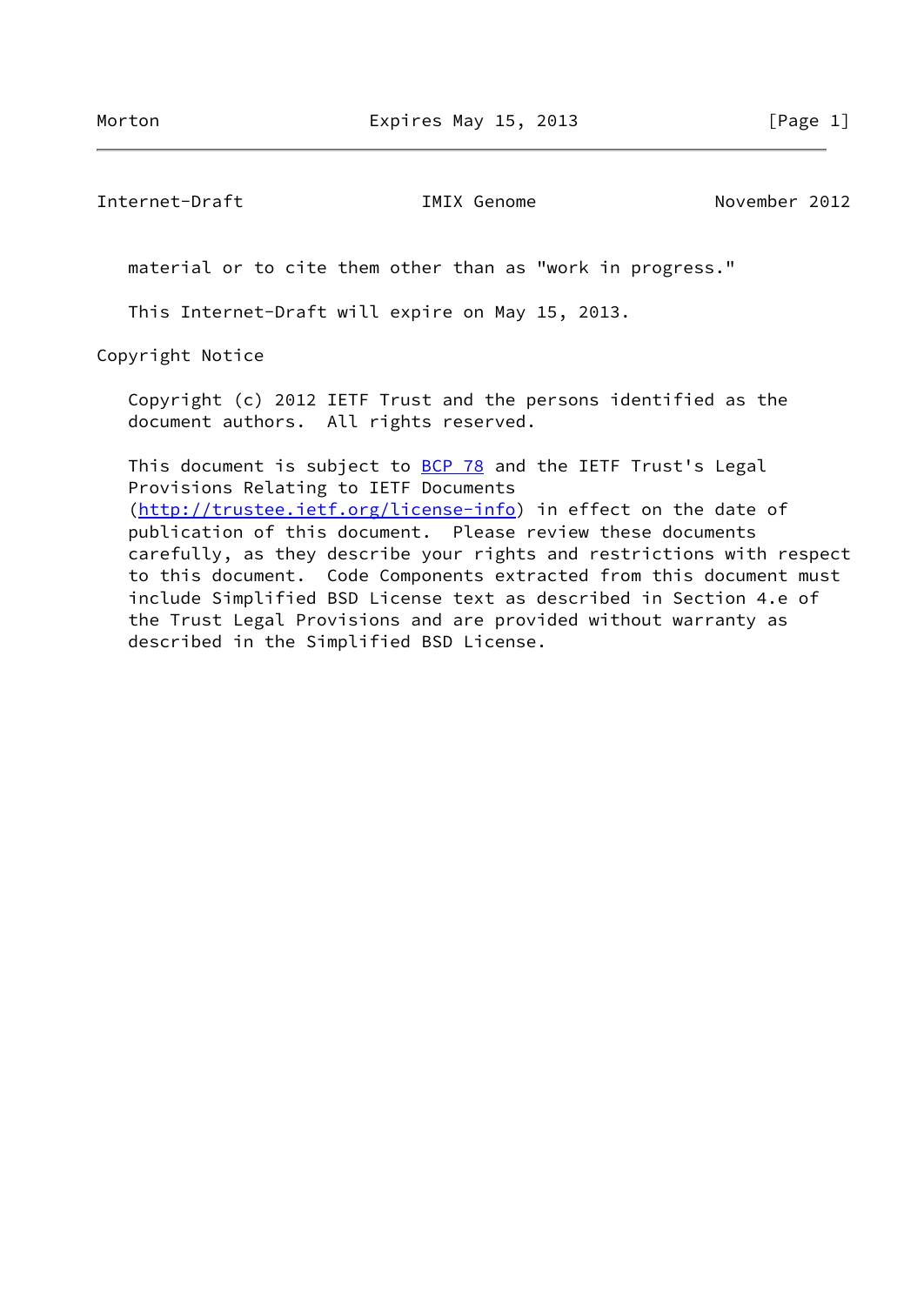Morton **Expires May 15, 2013** [Page 2]

Internet-Draft **IMIX Genome** November 2012

# Table of Contents

|  | 3. Specification of the IMIX Genome $\cdots$ 5        |  |  |  |  |  |
|--|-------------------------------------------------------|--|--|--|--|--|
|  | 4. Specification of a Custom IMIX 7                   |  |  |  |  |  |
|  | 5. Reporting Long or Pseudo-Random Packet Sequences 7 |  |  |  |  |  |
|  | 6. Security Considerations 8                          |  |  |  |  |  |
|  |                                                       |  |  |  |  |  |
|  |                                                       |  |  |  |  |  |
|  |                                                       |  |  |  |  |  |
|  | 9.1. Normative References 9                           |  |  |  |  |  |
|  | 9.2. Informative References 9                         |  |  |  |  |  |
|  |                                                       |  |  |  |  |  |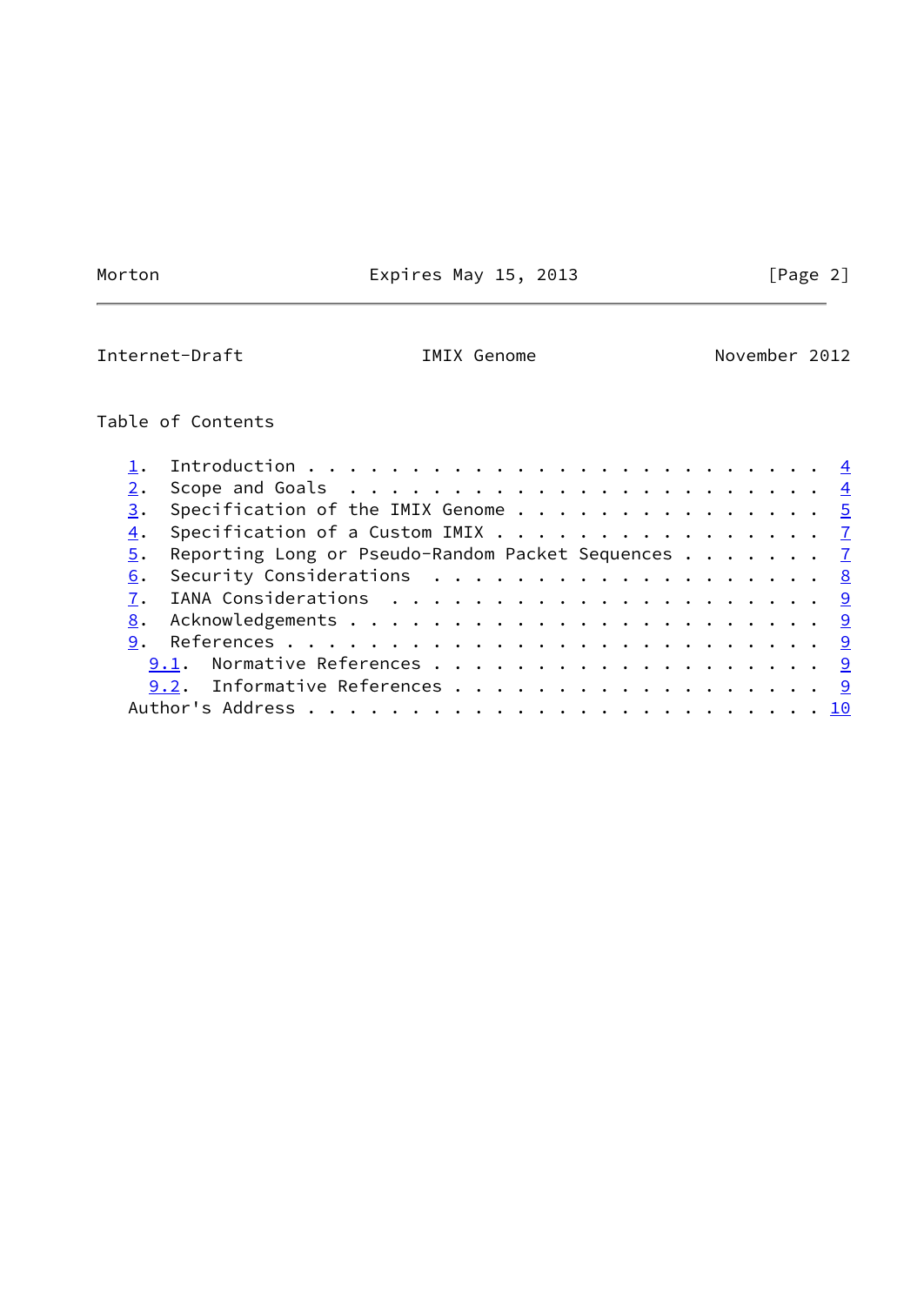### Morton **Expires May 15, 2013** [Page 3]

<span id="page-3-1"></span>Internet-Draft IMIX Genome November 2012

## <span id="page-3-0"></span>[1](#page-3-0). Introduction

 This memo defines a method to unambiguously specify the sequence of packet sizes used in a load test.

 Benchmarking Methodologies [[RFC2544\]](https://datatracker.ietf.org/doc/pdf/rfc2544) have always relied on test conditions with constant packet sizes, with the goal of understanding what network device capability has been tested. Tests with the smallest size stress the header processing capacity, and tests with the largest size stress the overall bit processing capacity. Tests with sizes in-between may determine the transition between these two capacities.

 Streams of constant packet size differ significantly from the conditions encountered in operational deployment, and so additional tests are sometimes conducted with a mixture of packet sizes. The set of sizes used is often called an Internet Mix, or "IMIX" [\[Spirent](#page-10-1)], [[IXIA\]](#page-9-6), [[Agilent\]](#page-9-7).

 The mixture of sizes a networking device will encounter is highly variable and depends on many factors. An IMIX suited for one networking device and deployment will not be appropriate for another. However, the mix of sizes may be known and the tester may be asked to augment the fixed size tests. The references above cite the original studies and their methodologies. Similar methods can be used to determine new size mixes present on a link or network. We note that the architecture for IP Flow Information Export [\[RFC5470](https://datatracker.ietf.org/doc/pdf/rfc5470)] provides one method to gather packet size information on private networks.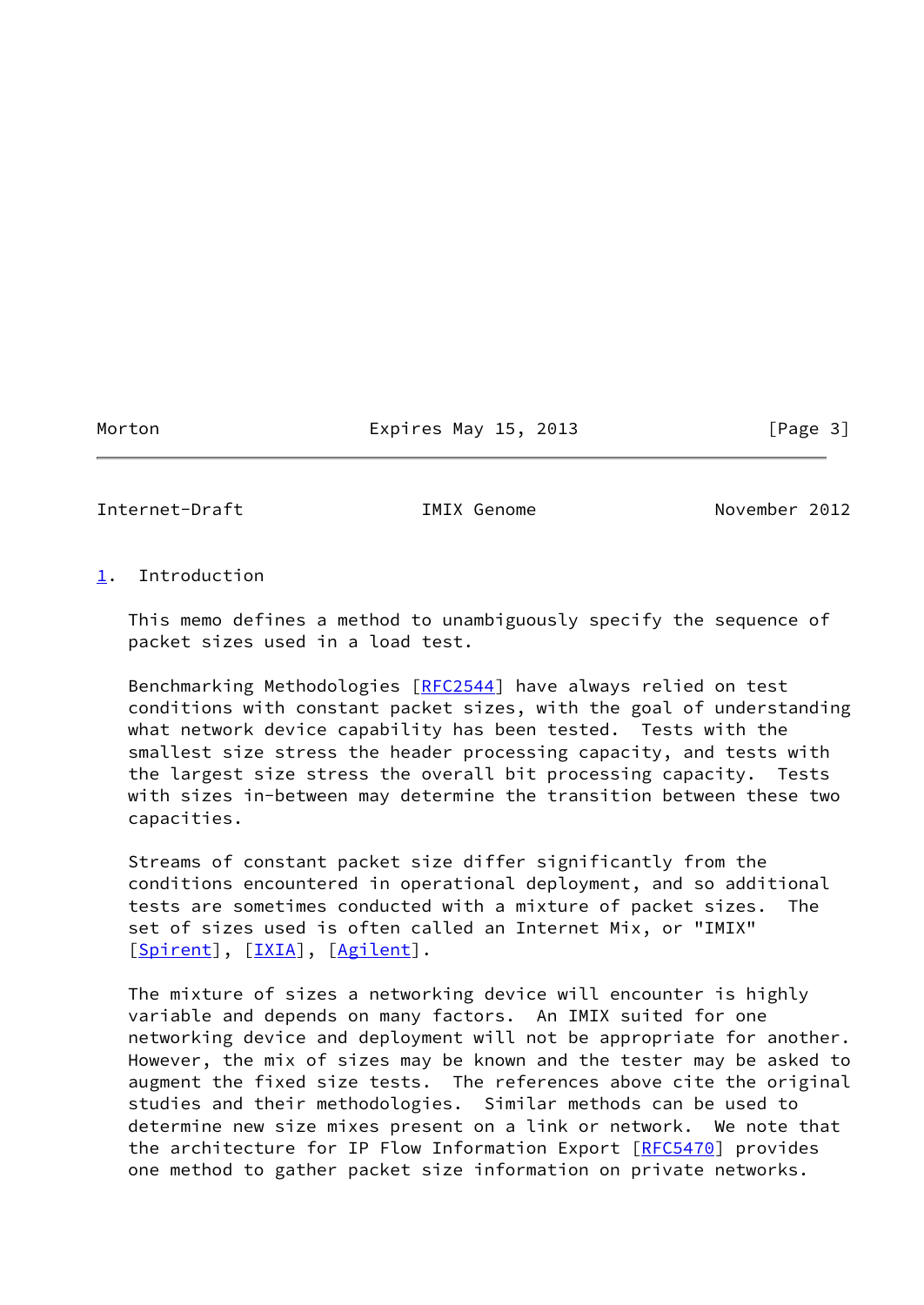To address this need, and the perpetual goal of specifying repeatable test conditions, this draft proposes a way to specify the exact repeating sequence of packet sizes from the usual set of fixed sizes: the IMIX Genome. Other, less exact forms of size specification are also recommended for extremely complicated or customized size mixes.

 This memo takes the position that it cannot be proven for all circumstances that the sequence of packet sizes does not affect the test result, thus a standardized specification of sequence is valuable.

#### <span id="page-4-0"></span>[2](#page-4-0). Scope and Goals

 This memo defines a method to unambiguously specify the sequence of packet sizes that have been used in a load test, assuming that a relevant mix of sizes is known to the tester and the length of the repeating sequence is not very long (<100 packets).

Morton **Expires May 15, 2013** [Page 4]

<span id="page-4-2"></span>Internet-Draft IMIX Genome November 2012

 The IMIX Genome will allow an exact sequence of packet sizes to be communicated as a single-line name, resolving the current ambiguity with results that simply refer to "IMIX". This aspect is critical because no ability has been demonstrated to extrapolate results from one IMIX to another IMIX, even when the mix varies only slightly from another IMIX, and certainly no ability to extrapolate results to other circumstances.

 While documentation of the exact sequence is ideal, the memo also covers the case where the sequence of sizes is very long or may be generated by a pseudo-random process.

 It is a colossal non-goal to standardize one or more versions of the IMIX. This topic has been discussed on many occasions on the bmwg list[IMIXonList]. The goal is to enable customization with minimal constraints while fostering repeatable testing once the fixed size testing is complete.

<span id="page-4-1"></span>[3](#page-4-1). Specification of the IMIX Genome

The IMIX Genome is specified in the following format: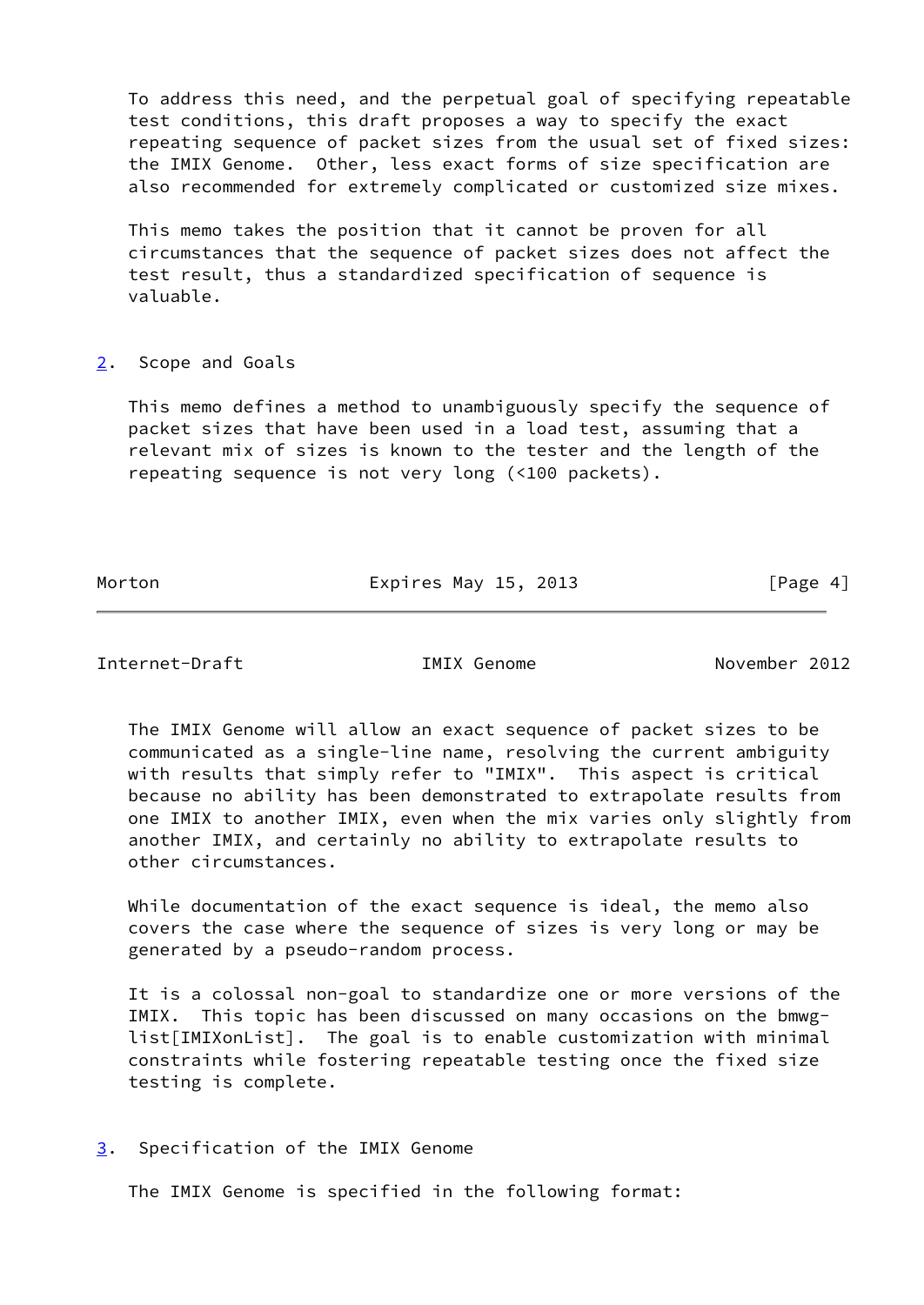IMIX - 123456... $\underline{x}$ 

 where each number is replaced by the letter corresponding to the size of the packet at that position in the sequence. The following table gives the letter encoding for the  $[REC2544]$  standard sizes (64, 128, 256, 512, 1024, 1280, and 1518 bytes) and "jumbo" sizes (2112, 9000, 16000). Note that the 4 octet Ethernet frame check sequence may fail to detect bit errors in the larger jumbo frames, see [\[jumbo\]](#page-10-2).

Morton **Expires May 15, 2013** [Page 5]

Internet-Draft **IMIX Genome** November 2012

|            |   | Size, bytes   Genome Code Letter |  |
|------------|---|----------------------------------|--|
| 64         | a |                                  |  |
| 128        | b |                                  |  |
| 256        | c |                                  |  |
| 512        | d |                                  |  |
| 1024       | e |                                  |  |
| 1280       | f |                                  |  |
| 1518       | g |                                  |  |
| 2112       | h |                                  |  |
| 9000       | ٦ |                                  |  |
| 16000      | ٦ |                                  |  |
| <b>MTU</b> | Z |                                  |  |
|            |   |                                  |  |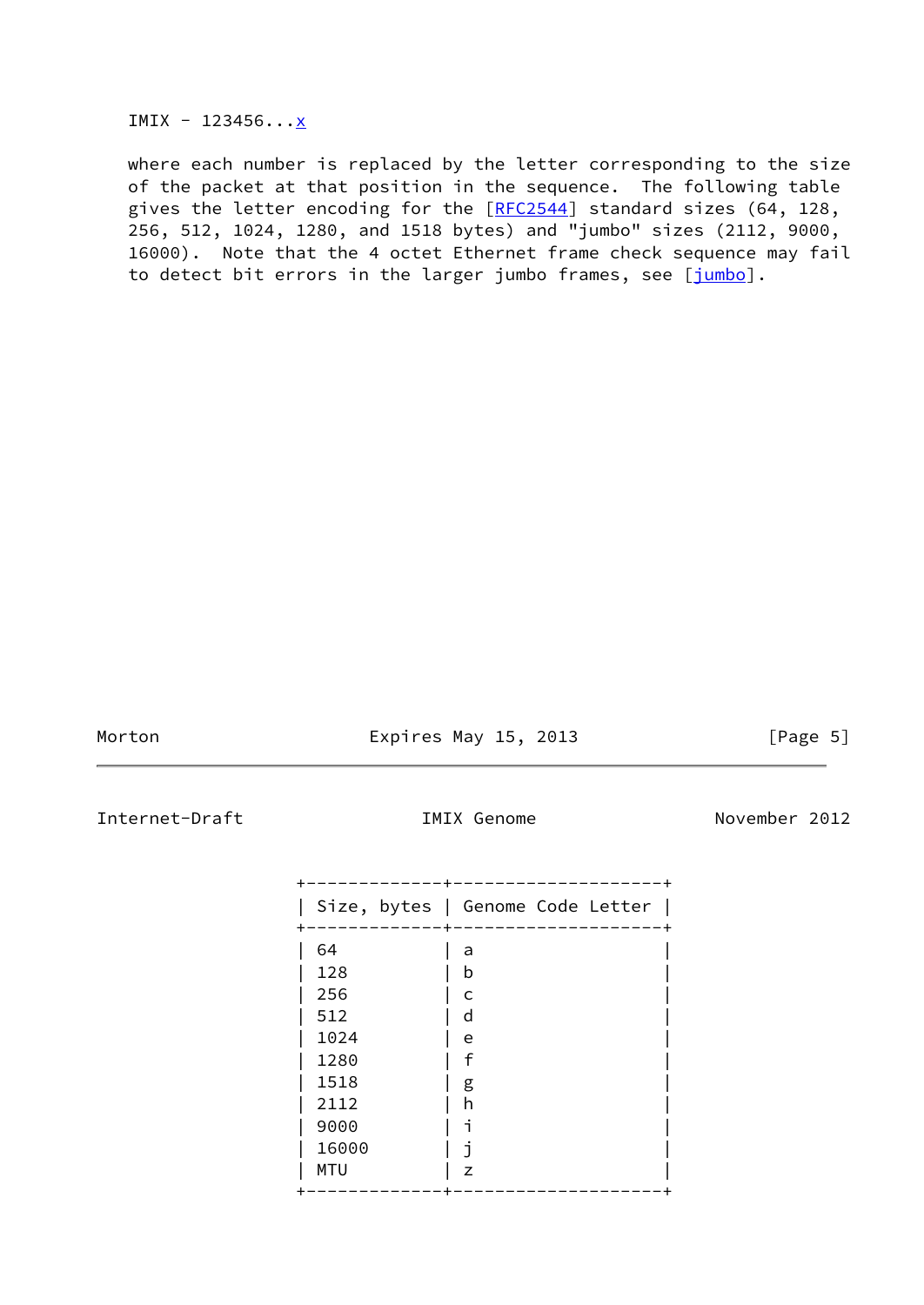For example: a five packet sequence with sizes 64,64,64,1280,1518 would be designated:

IMIX - aaafg

 While this approach allows some flexibility, there are also constraints.

- o Non-RFC2544 packet sizes would need to be approximated by those available in the table.
- o The Genome for very long sequences can become undecipherable by humans.
- o z=MTU is seen as valuable, so MTU MUST be specified if used.
- o Whether more tabulated packet sizes would be useful is TBD, and "jumbo" sizes were added in this version.

 Some questions testers must ask and answer when using the IMIX Genome are:

- 1. Multiple Source-Destination Address Pairs: is the IMIX sequence applicable to each pair, across multiple pairs in sets, or across all pairs?
- 2. Multiple Tester Ports: is the IMIX sequence applicable to each port, across multiple ports in sets, or across all ports?

 The chosen configuration would be expressed the following general form:

Morton **Expires May 15, 2013** [Page 6]

<span id="page-6-0"></span>Internet-Draft IMIX Genome November 2012

| Source             | Destination        | Corresponding  |
|--------------------|--------------------|----------------|
| Address/Port/Blade | Address/Port/Blade | IMIX           |
| x.x.x.x Blade2     | y.y.y.y Blade3     | $IMIX - aaafg$ |

where testers can specify the IMIX used between any two entities in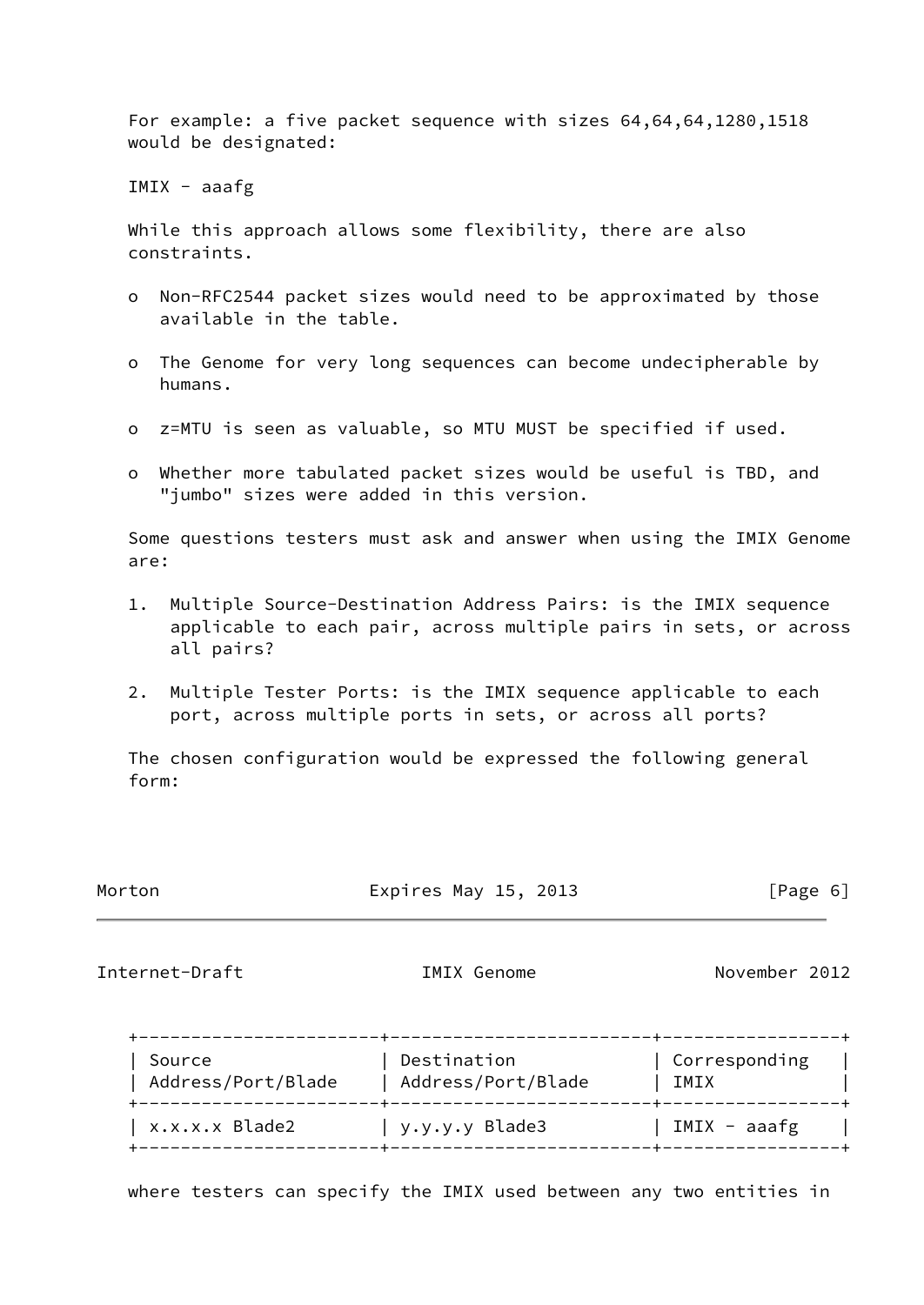the test architecture.

<span id="page-7-0"></span>[4](#page-7-0). Specification of a Custom IMIX

The Custom IMIX is specified in the following format:

CUSTOM IMIX -  $123456...x$ 

 where each number is replaced by the letter corresponding to the size of the packet at that position in the sequence. The tester MUST complete the following table, giving the letter encoding for each size used, where each set of three lower-case letters would be replaced by the integer size in octets.

| Size, bytes   Custom Code Letter<br>A<br>aaa<br>bbb<br>B<br>C<br>ccc |  |
|----------------------------------------------------------------------|--|
|                                                                      |  |
| ddd<br>D<br>Ε<br>eee<br>fff<br>F<br>G<br>ggg                         |  |

For example: a five packet sequence with sizes aaa, aaa, aaa, ggg, ggg would be designated:

CUSTOM IMIX - AAAGG

<span id="page-7-1"></span>[5](#page-7-1). Reporting Long or Pseudo-Random Packet Sequences

 When the IMIX-Genome cannot be used (when the sheer length of the sequence would make the genome unmanageable), two options are possible. When a sequence can be decomposed into a series of short repeating sequences, then a run-length encoding approach MAY be used

| Morton | Expires May 15, 2013 | [Page 7] |
|--------|----------------------|----------|
|        |                      |          |

<span id="page-7-2"></span>Internet-Draft IMIX Genome November 2012

as shown below: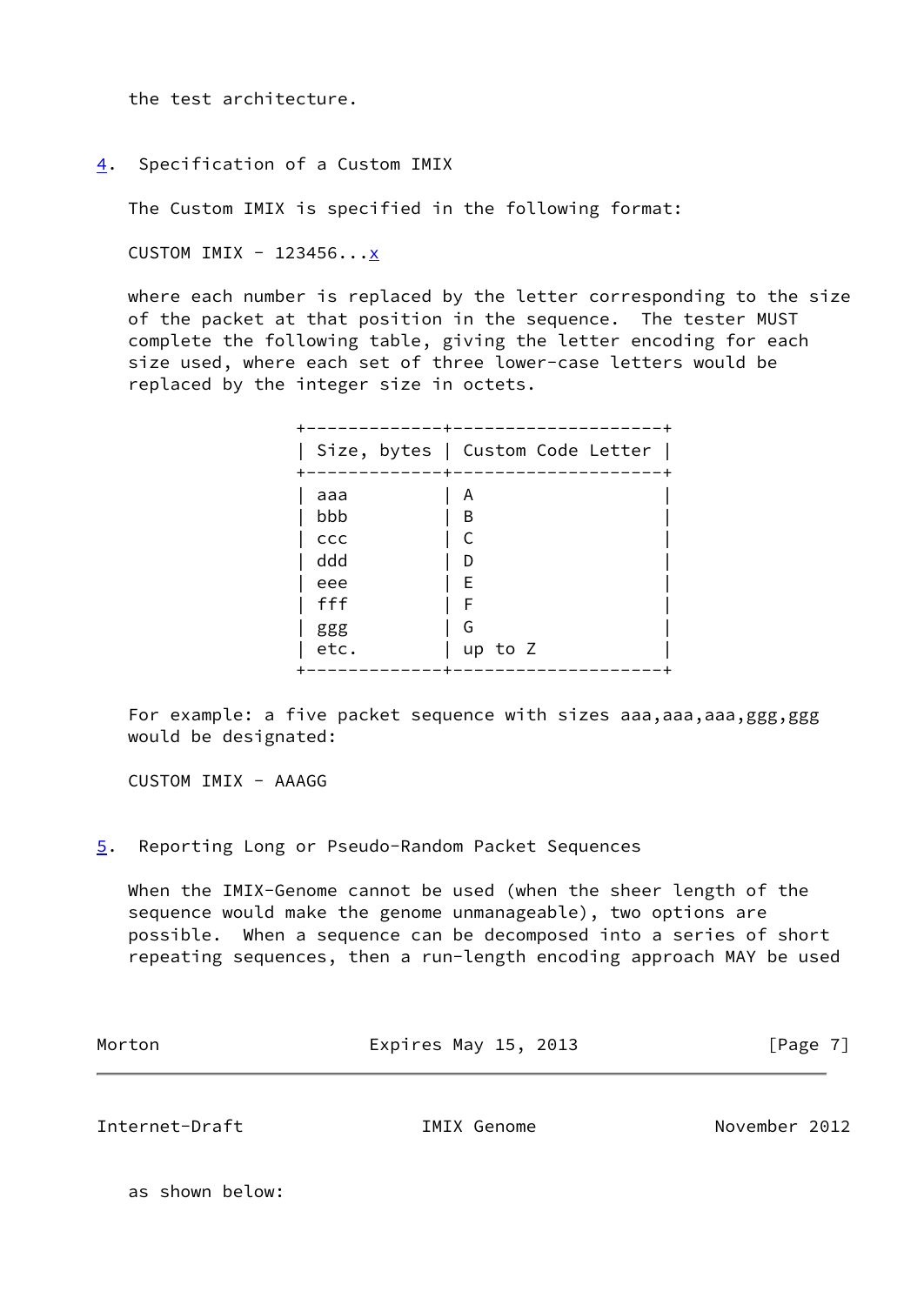|     | -----+----<br>  Count of Repeating Sequences   Packet Size Sequence |
|-----|---------------------------------------------------------------------|
| -20 | abcd                                                                |
| 5   | ggga                                                                |
| 10  | dcba                                                                |

When the sequence is designed to vary within some proportional constraints, a table simply giving the proportions of each size MAY be used instead.

|      |     | IP Length   Percentage of Total   Length(s) at other layers |
|------|-----|-------------------------------------------------------------|
| -64  | -23 | 82                                                          |
| 128  | 67  | 146                                                         |
| 1000 | 10  | 1018                                                        |

 Note that the table of proportions also allows non-standard packet sizes, but trades the short genome specification and ability to specify the exact sequence for other flexibilities.

 If a pseudo-random length generation capability is used, then the generation algorithm SHOULD be reported with the results along with the seed value used. We also recognize the opportunity to randomize inter-packet spacing from a test sender as well as the size, and both spacing and length pseudo-random generation algorithms and seeds SHOULD be reported when used.

# <span id="page-8-0"></span>[6](#page-8-0). Security Considerations

 Benchmarking activities as described in this memo are limited to technology characterization using controlled stimuli in a laboratory environment, with dedicated address space and the other constraints [\[RFC2544](https://datatracker.ietf.org/doc/pdf/rfc2544)].

 The benchmarking network topology will be an independent test setup and MUST NOT be connected to devices that may forward the test traffic into a production network, or misroute traffic to the test management network.

 Further, benchmarking is performed on a "black-box" basis, relying solely on measurements observable external to the DUT/SUT.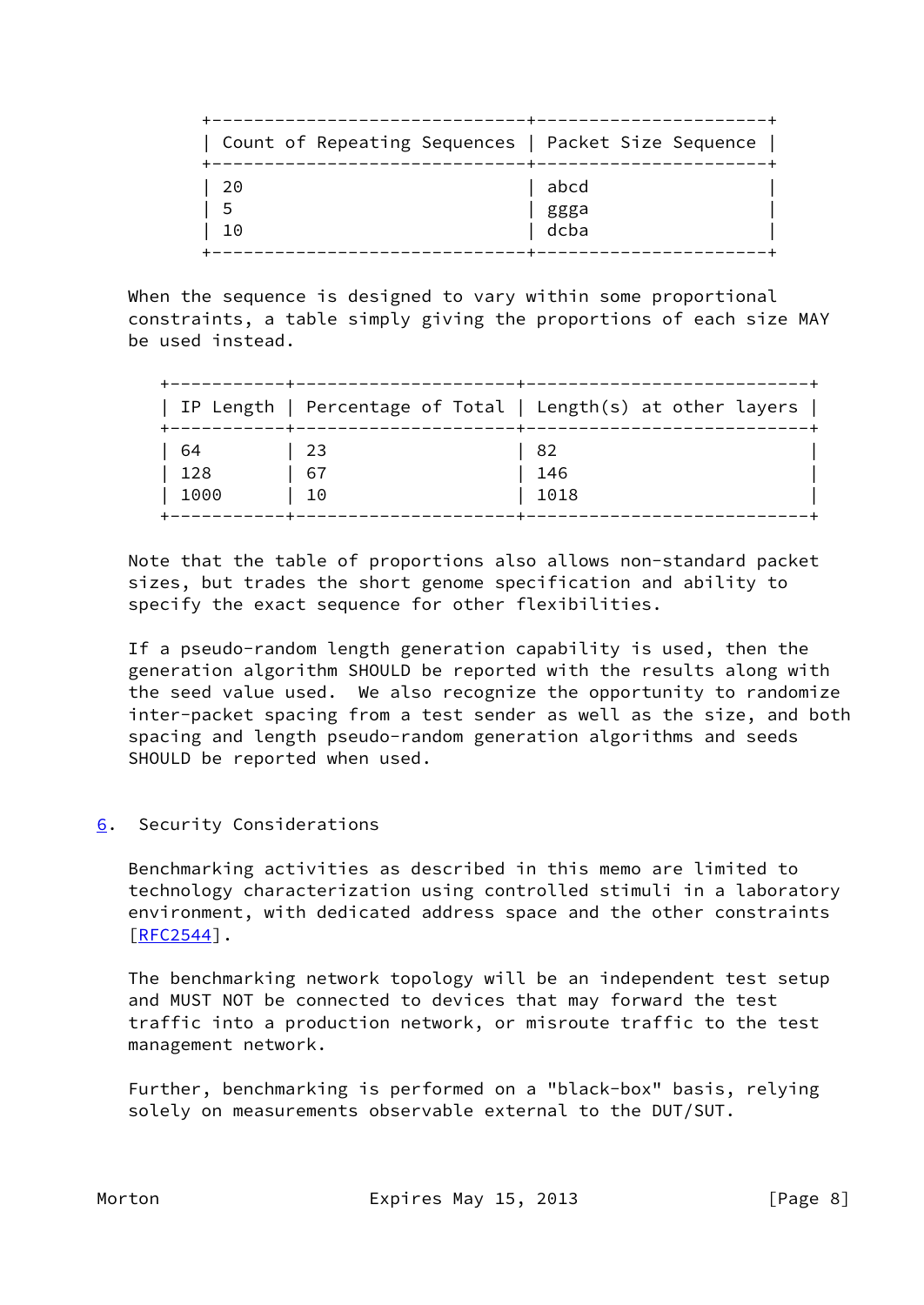<span id="page-9-1"></span> Special capabilities SHOULD NOT exist in the DUT/SUT specifically for benchmarking purposes. Any implications for network security arising from the DUT/SUT SHOULD be identical in the lab and in production networks.

<span id="page-9-0"></span>[7](#page-9-0). IANA Considerations

 This memo makes no requests of IANA, and hopes that IANA will leave it alone as well.

<span id="page-9-2"></span>[8](#page-9-2). Acknowledgements

 Thanks to Sarah Banks, Aamer Akhter, Steve Maxwell, and Scott Bradner for their reviews and comments. Ilya Varlashkin suggested the run- length coding approach in [Section 5.](#page-7-1)

- <span id="page-9-3"></span>[9](#page-9-3). References
- <span id="page-9-4"></span>[9.1](#page-9-4). Normative References
	- [RFC2119] Bradner, S., "Key words for use in RFCs to Indicate Requirement Levels", [BCP 14](https://datatracker.ietf.org/doc/pdf/bcp14), [RFC 2119](https://datatracker.ietf.org/doc/pdf/rfc2119), March 1997.
	- [RFC2544] Bradner, S. and J. McQuaid, "Benchmarking Methodology for Network Interconnect Devices", [RFC 2544](https://datatracker.ietf.org/doc/pdf/rfc2544), March 1999.
- <span id="page-9-7"></span><span id="page-9-5"></span>[9.2](#page-9-5). Informative References
	- [Agilent] [http://www.ixiacom.com/pdfs/test\\_plans/](http://www.ixiacom.com/pdfs/test_plans/agilent_journal_of_internet_test_methodologies.pdf) [agilent\\_journal\\_of\\_internet\\_test\\_methodologies.pdf,](http://www.ixiacom.com/pdfs/test_plans/agilent_journal_of_internet_test_methodologies.pdf) "The Journal of Internet Test Methodologies", 2007.

### [IMIXonList]

 [http://www.ietf.org/mail-archive/web/bmwg/current/](http://www.ietf.org/mail-archive/web/bmwg/current/msg00691.html) [msg00691.html,](http://www.ietf.org/mail-archive/web/bmwg/current/msg00691.html) "Discussion on IMIX", 2003.

- <span id="page-9-6"></span> [IXIA] [http://www.ixiacom.com/library/test\\_plans/](http://www.ixiacom.com/library/test_plans/display?skey=testing_pppox) display?skey=testing pppox, "Library: Test Plans", 2010.
- [RFC5470] Sadasivan, G., Brownlee, N., Claise, B., and J. Quittek, "Architecture for IP Flow Information Export", [RFC 5470](https://datatracker.ietf.org/doc/pdf/rfc5470), March 2009.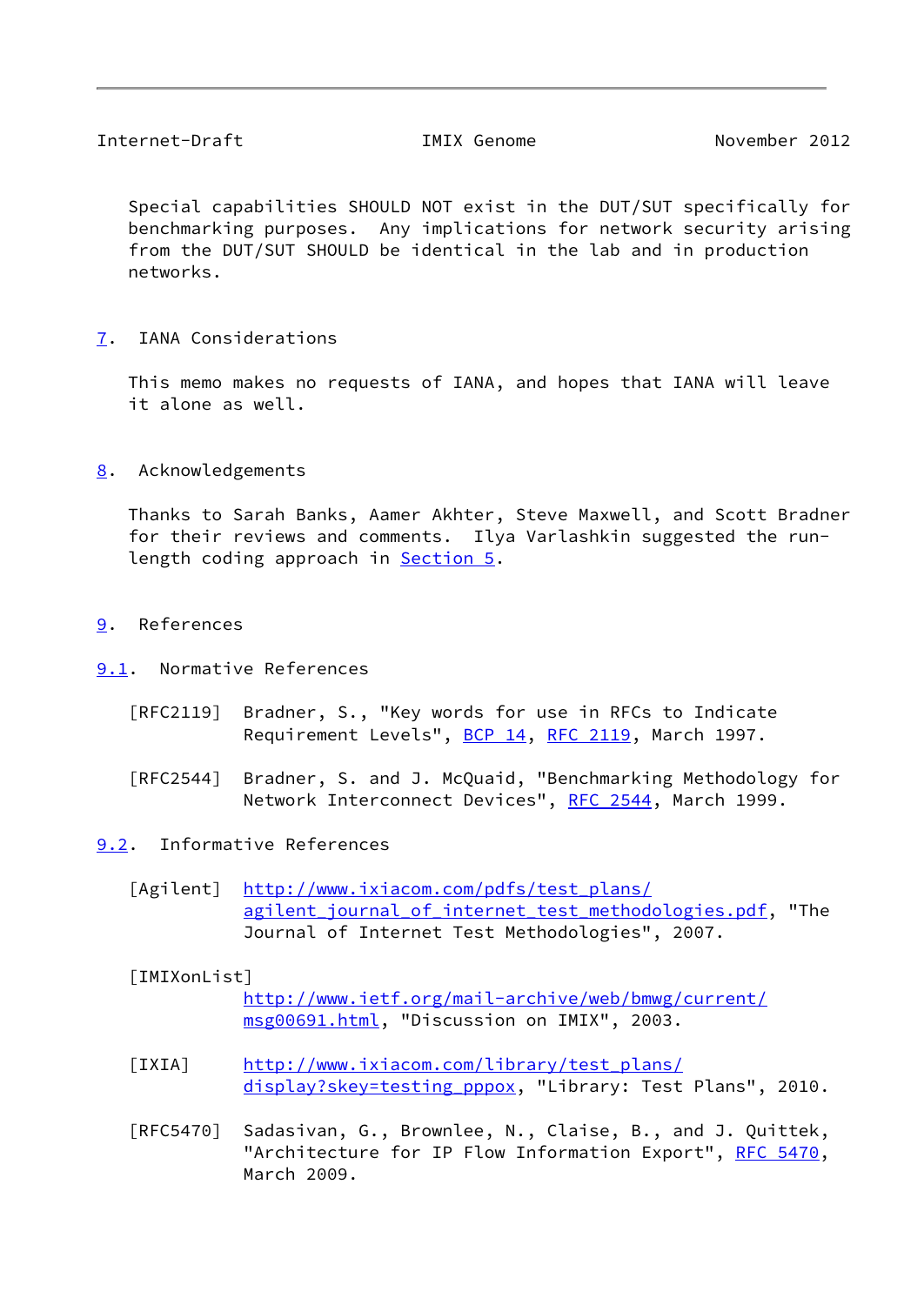<span id="page-10-1"></span> [Spirent] [http://gospirent.com/whitepaper/](http://gospirent.com/whitepaper/IMIX%20Test%20Methodolgy%20Journal.pdf) [IMIX%20Test%20Methodolgy%20Journal.pdf](http://gospirent.com/whitepaper/IMIX%20Test%20Methodolgy%20Journal.pdf), "Test Methodology

<span id="page-10-2"></span><span id="page-10-0"></span>

| Morton                               |                                                                           | Expires May 15, 2013                                                                                                                                                                                                             | [Page 9]      |
|--------------------------------------|---------------------------------------------------------------------------|----------------------------------------------------------------------------------------------------------------------------------------------------------------------------------------------------------------------------------|---------------|
| Internet-Draft                       |                                                                           | IMIX Genome                                                                                                                                                                                                                      | November 2012 |
|                                      |                                                                           | Journal: IMIX (Internet Mix) Journal", 2006.                                                                                                                                                                                     |               |
| [jumbo]                              |                                                                           | http://www.ietf.org/mail-archive/web/bmwg/current/<br>msg00691.html, "Discussion of Jumbo Packets and FCS<br>Failure, see http://sd.wareonearth.com/~phil/jumbo.html<br>and http://staff.psc.edu/mathis/MTU/arguments.html#crc". |               |
| Author's Address                     |                                                                           |                                                                                                                                                                                                                                  |               |
| Al Morton<br>AT&T Labs<br><b>USA</b> | 200 Laurel Avenue South<br>Middletown,, NJ 07748                          |                                                                                                                                                                                                                                  |               |
| URI:                                 | Phone: +1 732 420 1571<br>Fax: +1 732 368 1192<br>Email: acmorton@att.com | http://home.comcast.net/~acmacm/                                                                                                                                                                                                 |               |